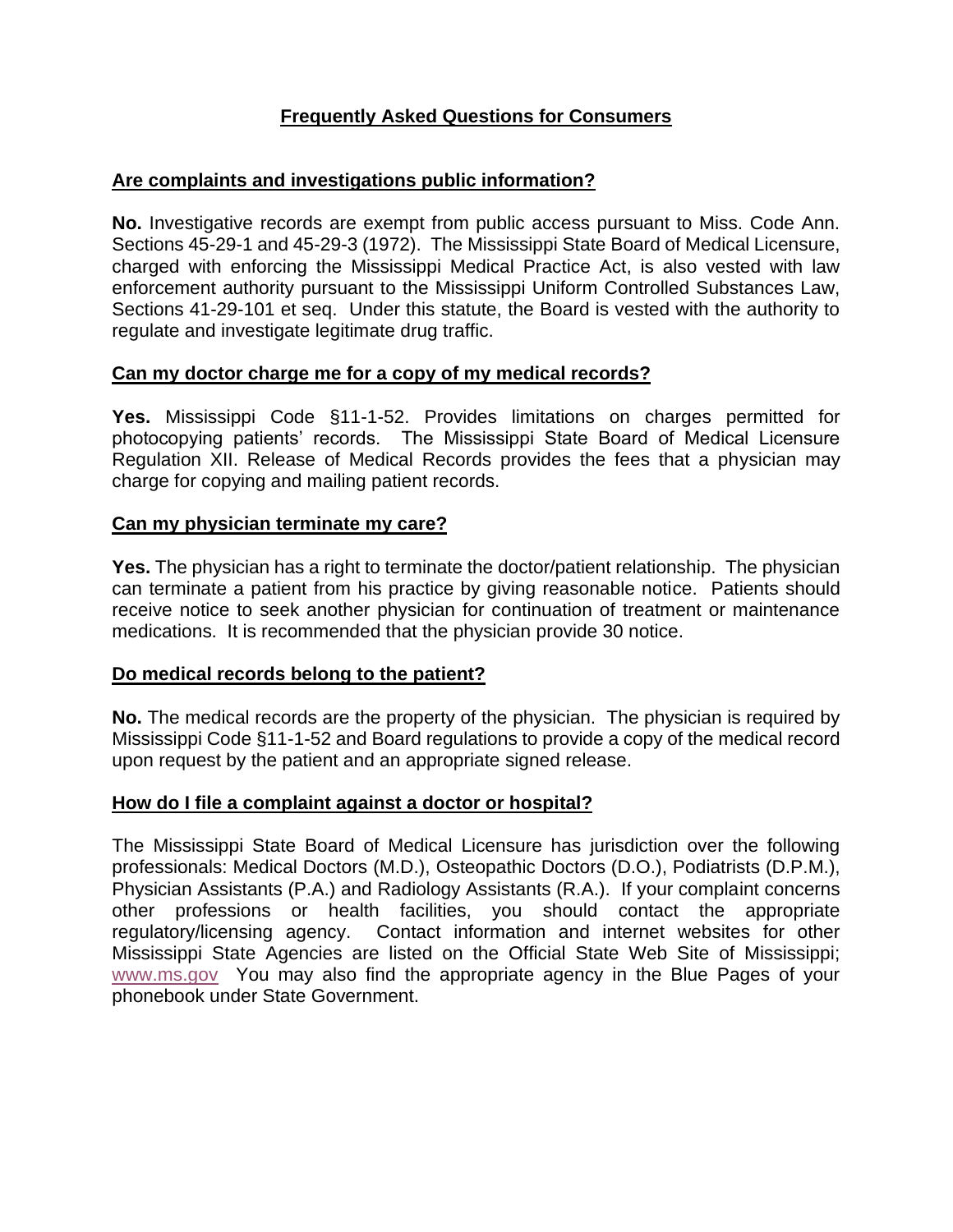## **How do I obtain a copy of my medical records from my physician?**

Patients are entitled to a copy of their medical records when requested after providing a signed release and paying the required fees for copy and mailing costs as stipulated by state law. If a physician does not comply with a patient's request for a copy of medical records, a written complaint should be submitted to the Mississippi State Board of Medical Licensure.

#### **I am considering legal action against my physician; Will the Mississippi State Board of Medical Licensure give me a legal opinion on my case?**

**No.** The Mississippi State Board of Medical Licensure does not give legal advice or become involved in civil litigation.

#### **I need a doctor. Will the Mississippi Medical Board refer me to a physician?**

**No.** The Mississippi State Board of Medical Licensure does not give referrals. You may call your local hospital or your insurance company for a referral.

#### **My doctor has a public record. Does this mean the Mississippi State Board of Medical Licensure considers my doctor a "bad" doctor?**

**Public record** means that there is a public document concerning the licensee. This could be a consent order with certain terms and conditions placed on the medical license signed by the licensee, a notice that the Board intended to hold a hearing, or a Board document. The existence of a public record does not necessarily mean the licensee was disciplined by the Medical Board or that the licensee, if disciplined, is currently under any type of restriction or probation.

A copy of any public record can be obtained by submitting a request in writing, include \$10.00 for copying costs to: Mississippi State Board of Medical Licensure, Public Record Request, 1867 Crane Ridge Drive, Suite 200-B, Jackson, MS 39216. Review the public documents carefully. The most recent order will indicate the Board's latest action. It could also be something that is in the past and the terms and conditions have been fulfilled. For example, the Board may have required a doctor or podiatrist, physician assistant or radiological assistant to obtain more training as a "condition of licensure" in the State of Mississippi. This does not mean this doctor or other health care professional was sanctioned by the Medical Board. The doctor or practitioner contractually agreed to meet specific conditions in order to become licensed in the state of Mississippi.

### **My doctor was ill-mannered and ugly to me, What should I do?**

There is no state law or Board regulation which requires a Licensee to be kind and understanding to their patients. You should seek the services of a physician in whom you can establish a satisfactory doctor-patient relationship.